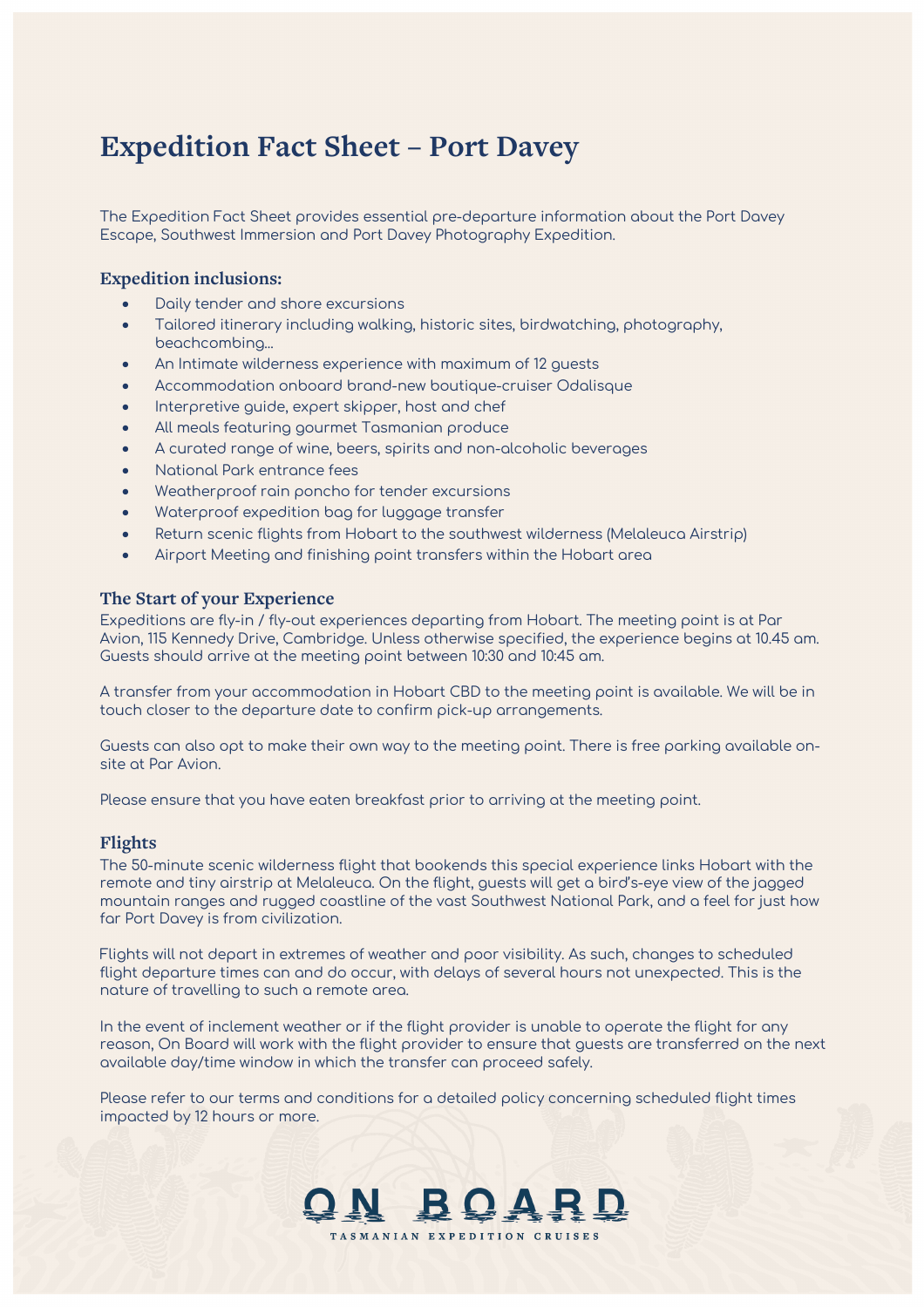# **Finishing Point**

Your experience ends with a return scenic flight back to Hobart. The finishing point is at Par Avion. Return times can vary and will be confirmed closer to departure.

Return transfer from Par Avion to accommodation within the Hobart CBD is available.

We highly recommend that guests do not arrange onward travel for at least 24 hours after the experience's scheduled end time in case there are any delays to flights.

#### **Travel Insurance**

We strongly recommend that guests obtain comprehensive travel insurance at the time of booking.

## **Expedition Itineraries & Highlights**

Our itineraries are as changing as the wind and tide in this remote, wild country. Our crew will develop a daily itinerary based on the latest weather report, and guests' interests - whether that be hiking, beachcombing, bird spotting, history lessons or simply soaking up the scenery from Odalisque. Every experience is unique and tailored.

To give you an idea of how you might spend your days, check our southwest [highlights.](https://onboardexpeditions.com.au/port-davey-the-south-west/)

Upon booking, please advise us of your interests in the area so that we may accommodate them.

#### **On Board Dining Experience**

Meals are an indulgent culinary experience made from fresh seasonal Tasmanian produce. Our specialist chefs have been borrowed from some of Hobart's top restaurants. Expect perfect picnics, freshly baked cookies pulled from the oven just as hungry hikers return, and flavoursome feasts in what is quite possibly the most remote restaurant in Tasmania.

Choose from a splendid selection of cool climate wines, crisp craft beers, slow-sipping spirits and non-alcoholic beverages. Additional alcoholic beverages, from a top-shelf list, may be purchased on board and charged to your account.

#### **COVID-19 Booking Guarantee & Safety Measures**

On Board's COVID-19 [Booking Guarantee](https://onboardexpeditions.com.au/terms-and-conditions/) provides the peace of mind to book your next great adventure, whilst providing the flexibility should travel restrictions or COVID-19 impact your travel arrangements in the future. If COVID-19 directly impacts your capacity to travel, you may postpone your cabin booking for up to 24 months, with no additional charges. See our COVID-19 [Booking](https://onboardexpeditions.com.au/terms-and-conditions/)  [Guarantee](https://onboardexpeditions.com.au/terms-and-conditions/) for more information.

On Board has implemented COVID-19 safety measures to keep our guests and crew safe and well. Our approach includes minimising the risk of COVID-19 positive individuals embarking on expeditions via:

- Vaccination Policy: All guests must be fully vaccinated.
- Testing Protocols: All guests must return a negative Rapid Antigen Test prior to departure.

For more detail, please review our [COVID-19 Safety Measures.](https://onboardexpeditions.com.au/frequently-asked-questions/)

#### **Weather**

The dynamic and notoriously wild weather of the Tasmanian World Heritage Wilderness Area is part of what makes this remote corner just so special. Exposed to the strong westerly winds of Roaring Forties, it's a place of raw, untamed beauty. During summer, daily temperatures generally range from 15 to 25°C, with overnight minimums averaging between 9 and 11°C. It can be moderately

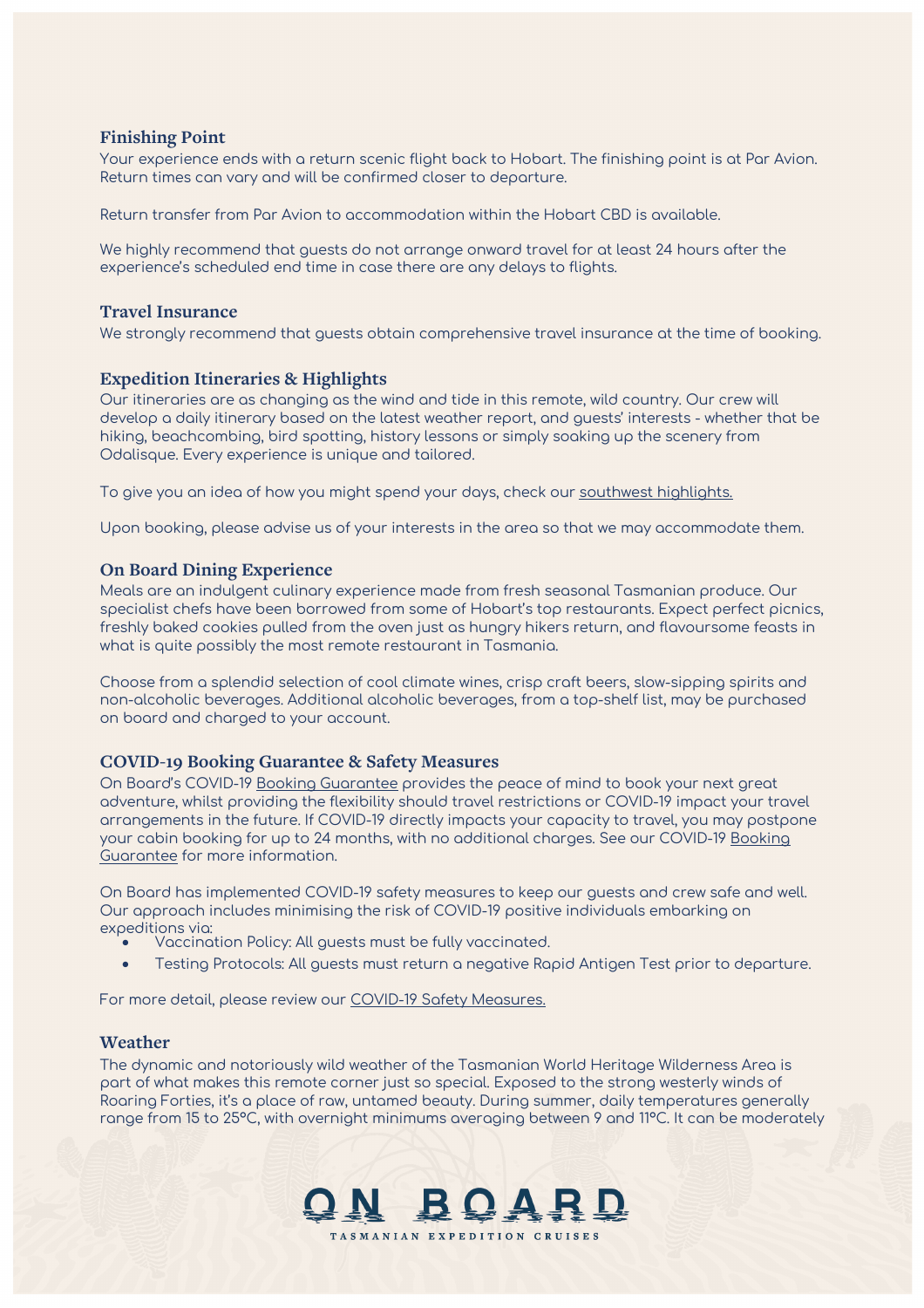cool when windy. Regardless of the time of year, expect a mix of wind, rain and deliciously warm sunshine. Whatever the weather, Odalisque offers a welcoming and sheltered home in the wilderness.

## **Luggage**

Due to space and weight limitations in the aircraft, guests are limited to 12kg of personal luggage total. All luggage will be weighed upon check-in. For convenience and protection against the elements, On Board provides a waterproof expedition bag made of soft, weatherproof canvas for guest use. The bag is approximately 48cm long with a diameter of 34cm and a capacity of 45l. Guests may also like to carry a small bag or backpack as carry-on baggage. All other bags are stowed in the baggage compartment of the aircraft.

On Board will make every effort to provide the waterproof expedition bag to guests the day before the experience commences, to allow ample time for repacking. Guests can also choose to transfer their personal belongings into the waterproof expedition bag at the meeting point. Any belongings not travelling with you to Port Davey can be left with Hobart staff for safekeeping.

## **What to Pack**

## **Essentials:**

- Sturdy hiking boots or walking shoes (please note, some tracks are muddy, rutted and overgrown).
- Shoes suitable for wet beach landings in tender e.g. Crocs or sandals.
- Footwear for wearing aboard Odalisque. Something comfortable, and easy to get on and off e.g. Sneakers or 'boat shoes'. You're also welcome to move around in socks or bare feet, if that's more your style.
- Hat and sunglasses.
- Polar fleece or down jacket.
- Warm thermal layers.
- Raincoat.
- Personal medications.
- Active, comfortable clothes suitable for excursions (from hiking to cruising in the tender) in a range of weather conditions (from hot, sunny and still, to cold, windy and wet).
- Relaxed, casual attire for lounging aboard Odalisque or as a fresh change for dinner.

# **Optional:**

- Bathers (yes, really!).
- Camera.
- Book (there is a small library on board too).
- Day pack.
- Goiters.
- Waterproof overpants.

## **For the Port Davey Photography Expedition only:**

- Camera and accessories (travel tripod, memory card, chargers, spare batteries etc.)
- A wide-angle lens with good low light capacity AND a telephoto lens of 200mm or longer (recommended)
- Laptop (preferably with Lightroom installed), and laptop charger
- Memory card reader (if required)